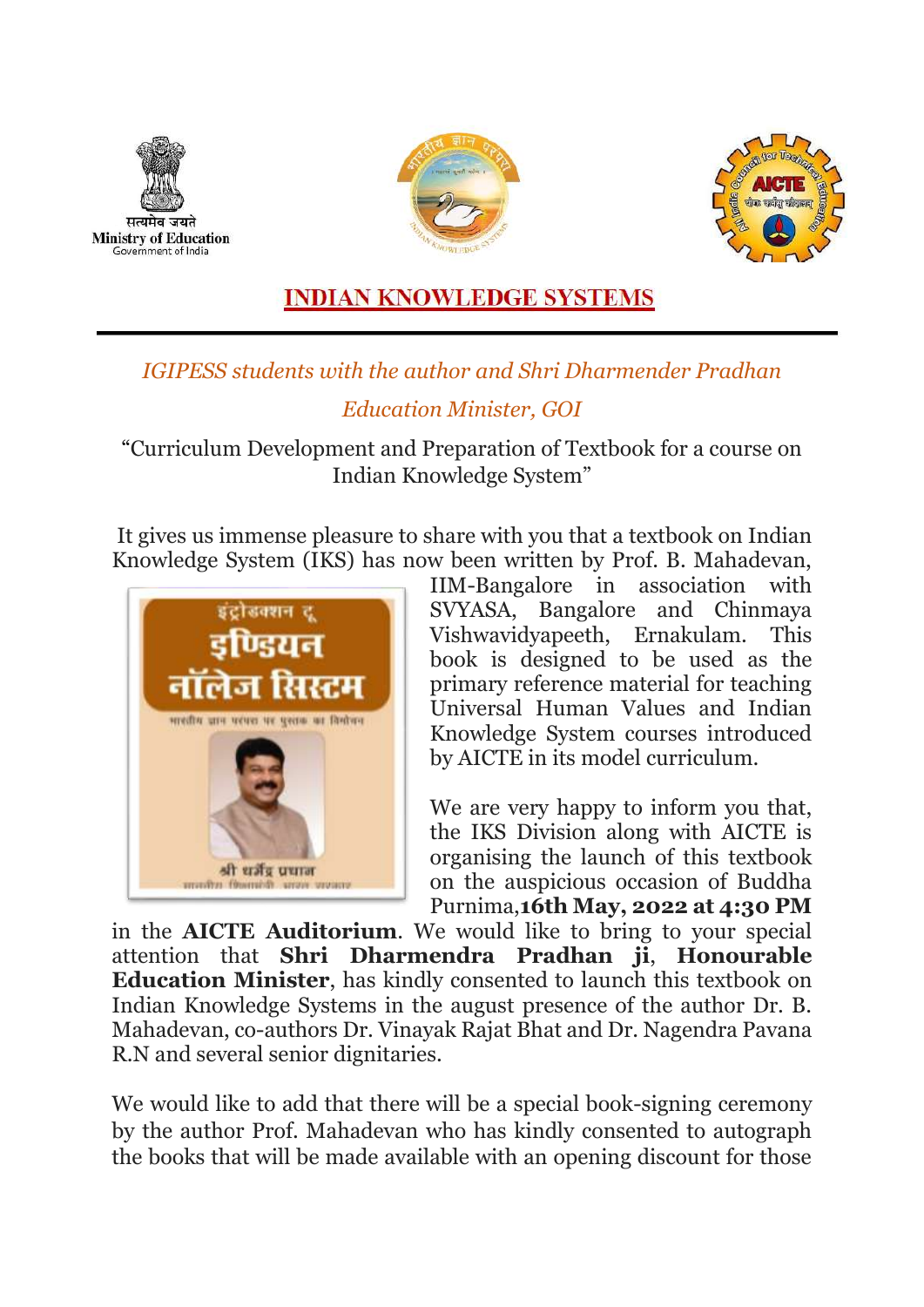who will attend the event in person and pick up a copy for their personal collection or for the Institution's library.

*IGIPESS students with the author and Shri Dharmender Pradhan* 

#### *Education Minister, GOI*

#### *YouTube Link :<https://youtu.be/8Ik6SUxX6Ts>*

*following students are attended the program:*

| 1.Ajay kumar sonkar -M.P.Ed.                  | 6. Mahima saini - B.Sc. 1st Year     |
|-----------------------------------------------|--------------------------------------|
| 2. Mohit Bharti - B.Sc 2nd Year               | 7. Jitesh kumar - M.P.Ed. 2nd Year   |
| 3.Amit kr rawani -B.Sc 2nd Year               | 8. Arjun singh - B.Sc. $2^{nd}$ Year |
| 4. Priya Goswami - B.Sc 1st Year              | 9. Priya fartyal - B.Sc. 2nd Year    |
| 5. Chandan raj- B.Sc 2nd Year                 | $10$ .Neha -B.Sc $1^{st}$ Year       |
|                                               |                                      |
| 11.Anupam Naskar B.Sc. $-2^{nd}$ Year         | 16.Adivya shahi B.Sc. $2^{nd}$ Year  |
| 12. Kumud Rana B. Sc 2nd Year                 | 17.Deepak kumar B.Sc 2nd Year        |
| 13. Mansi Singh $- B.Sc$ 2 <sup>nd</sup> Year | 18 aman kumar B.Sc. 2nd Year         |
| 14. Tushar beragi- B.Sc. $2^{nd}$ Year        | 19. RAHUL KUMAR B.Sc. 1st Year       |
| 15. Mayank Singh Mehra - B.Sc 2nd Year        | 20. BHARAT PAL BPED 1st Year         |
|                                               |                                      |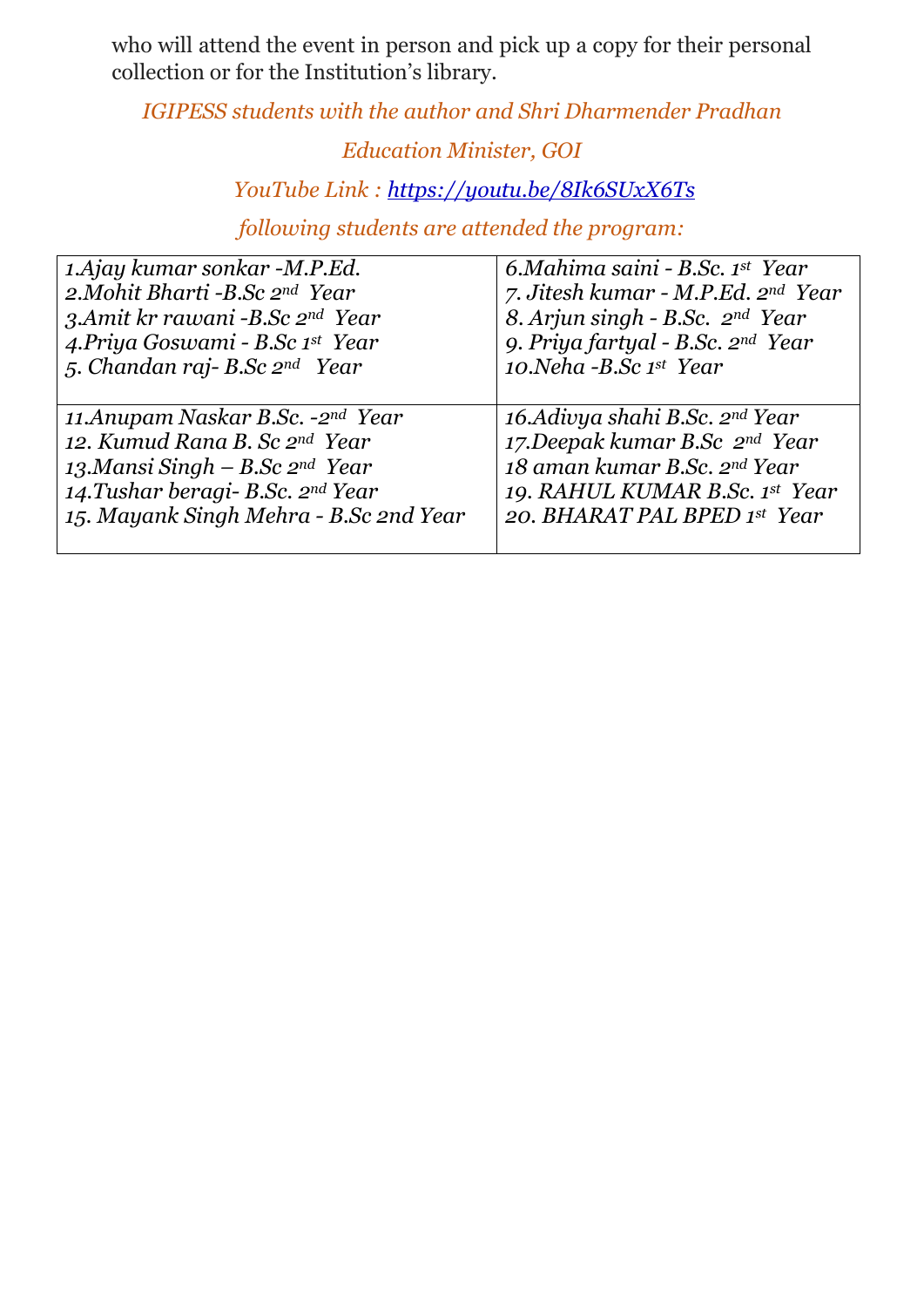Book launch program, IGIPESS students under team leader of

**[Prof. \(Dr.\) Gauri Chakarborty](https://igipess.du.ac.in/faculty.resume.php?val1=Nw==)**



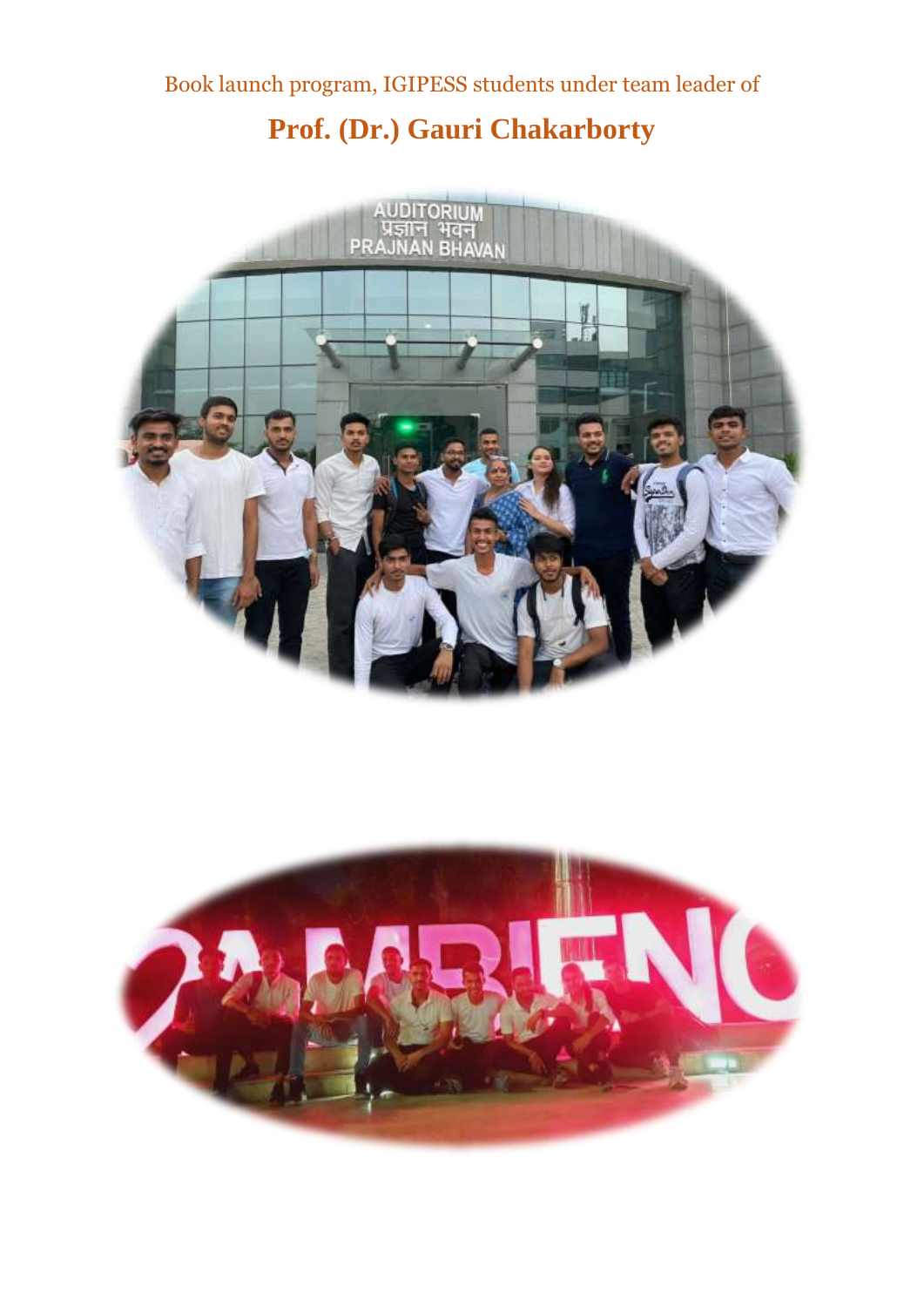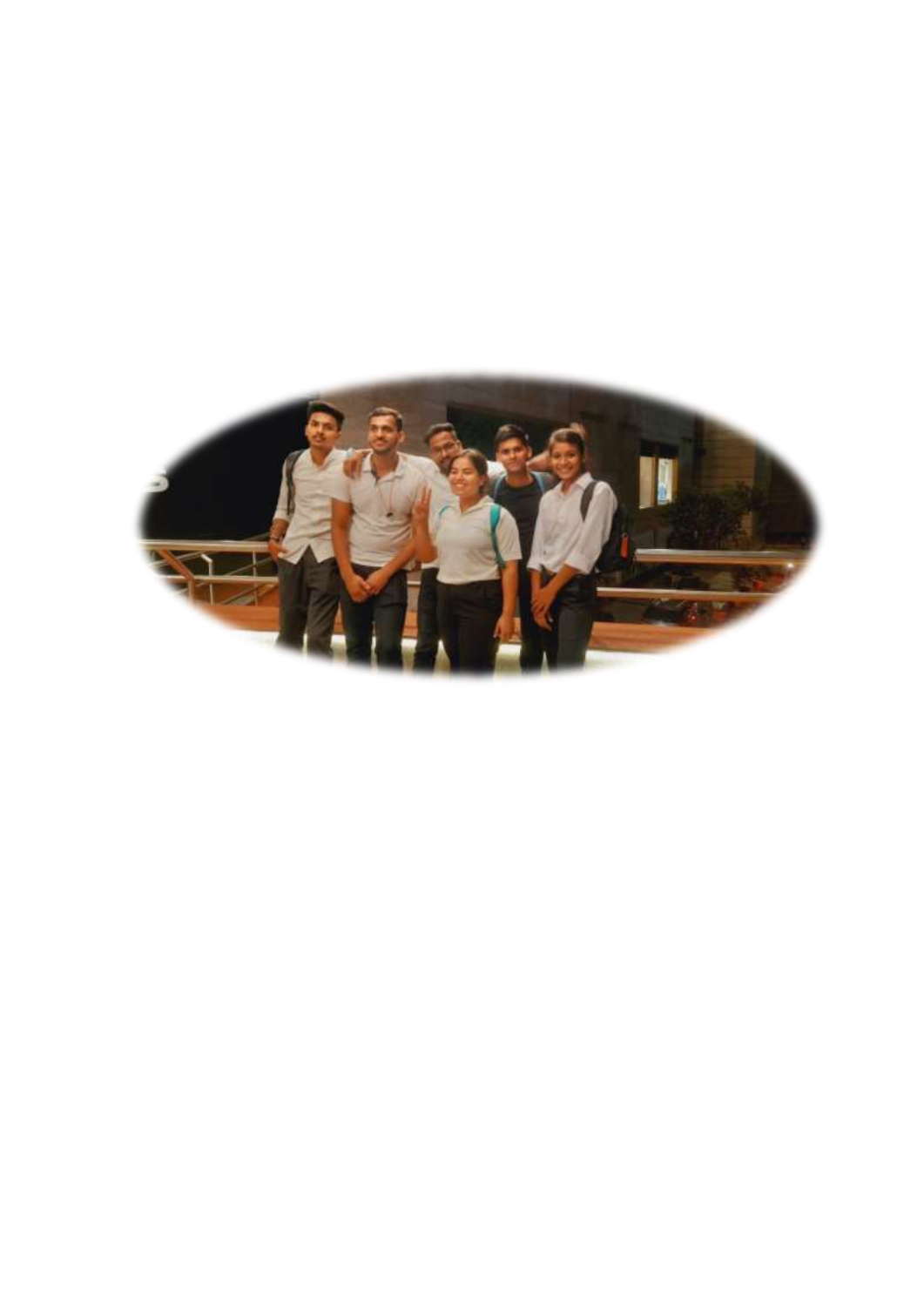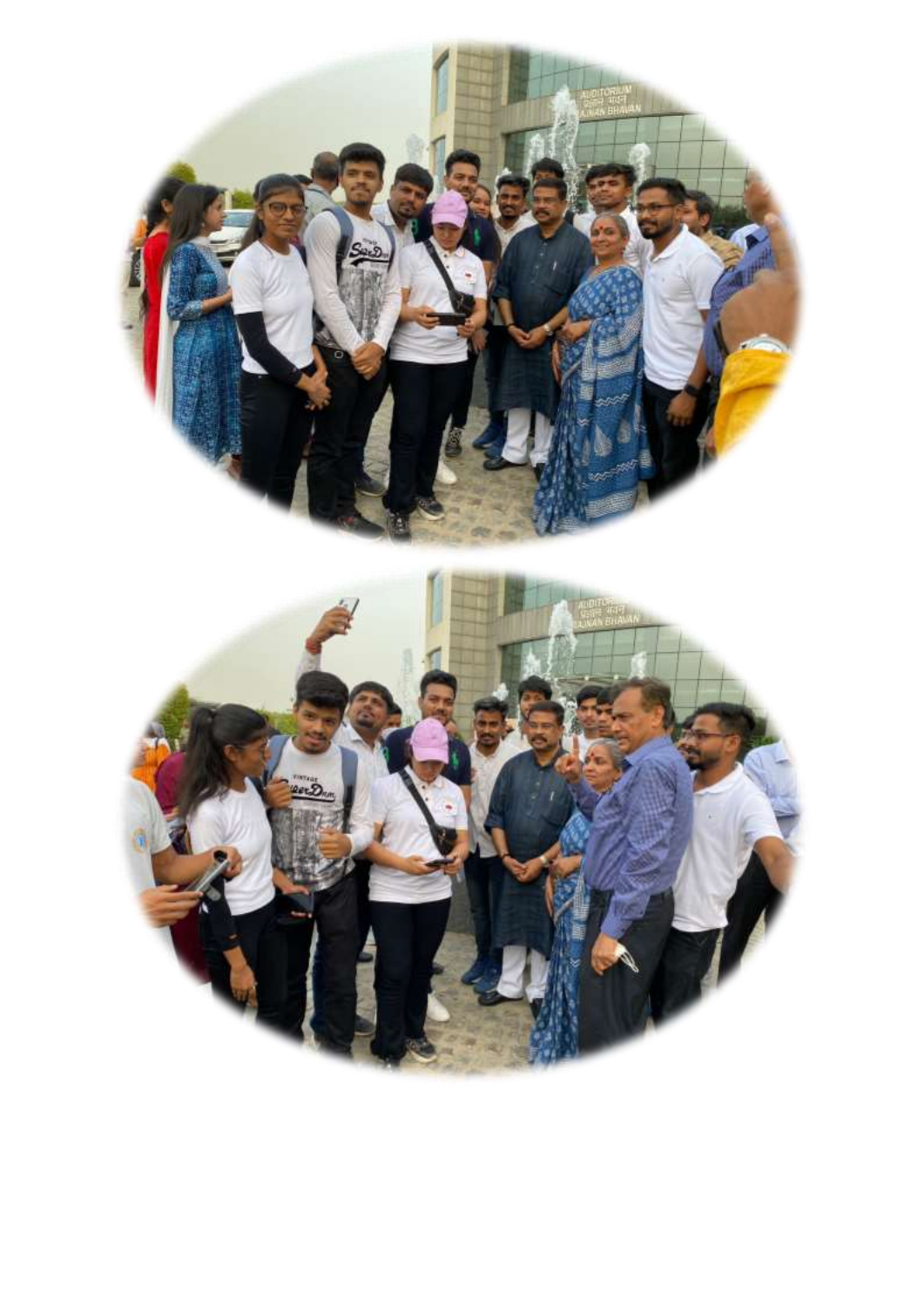